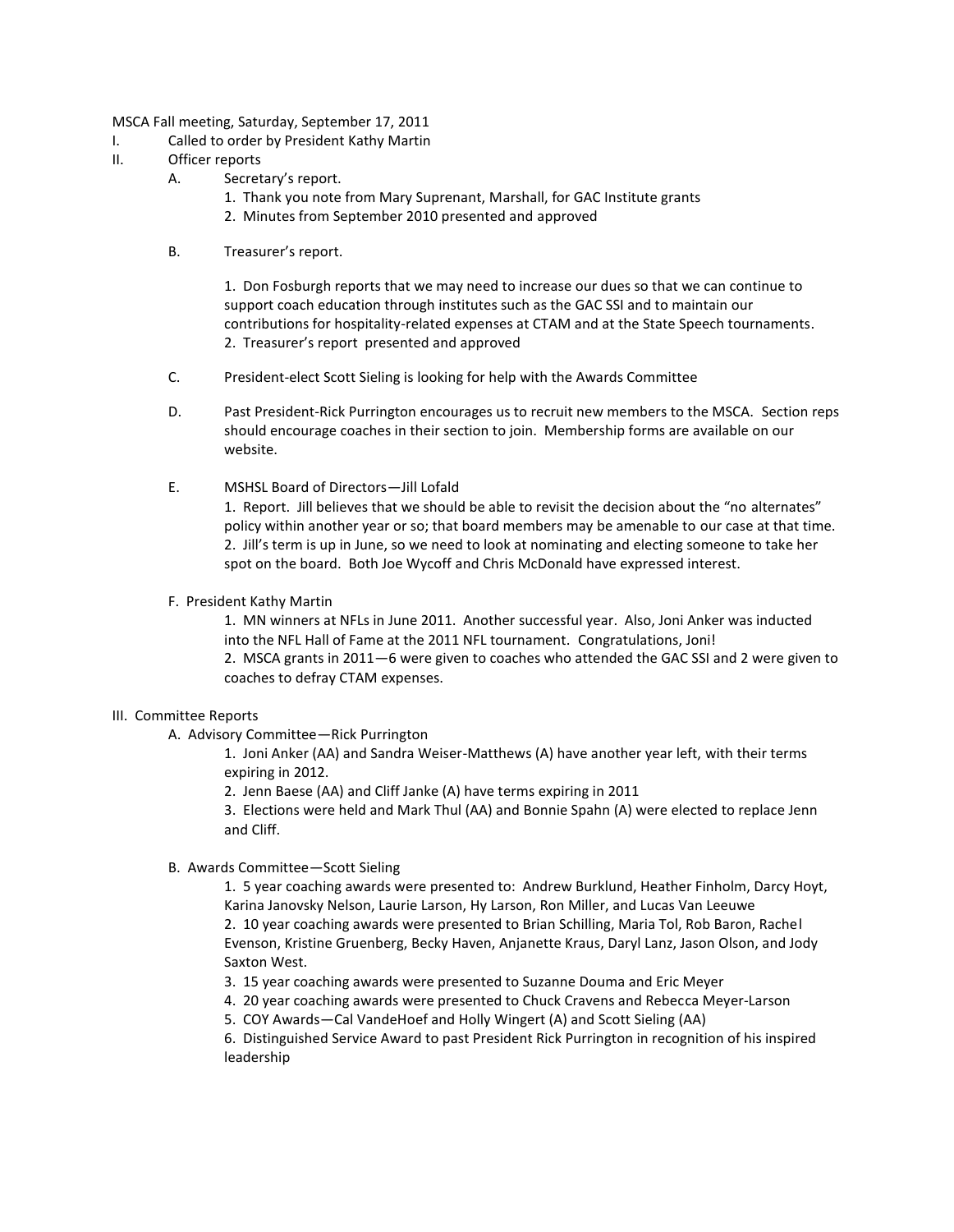C. MSHSL—Mike Tillman. We will be looking at several items under new business, as well as action items from the Speech Advisory Committee

- D. MSCA Website <www.mnspeechcoaches.org>
	- 1. Meg Krekeler continues as our webmaster. Contact her at [webmaster@mnspeechcoaches.org](mailto:webmaster@mnspeechcoaches.org)
	- 2. Tournament calendar—a reminder to tournament directors to get their date on the website.
- E. Category Committees

1. Discussion—Mike Worcester continues on the committee. Rachel Schott will replace Jason Olson in 2012.

2. Extemp Reading—Kathy Martin announces that we are looking for new books for next year. Mike Tillman advises coaches to make sure they have the correct edition for the current book.

- 3. Storytelling—Marie Kreft and Kathleen Westgard
- F. MSHSL Hall of Fame Committee—Joni Anker and Howard Vaillaincourt
	- 1. Congratulations to Don Fosburgh who was inducted in the spring of 2011.
	- 2. We send nominations again in a year, for spring 2013.
- G. New Coach Mentorship Update—Jody Saxton West Jody[.Saxtonwest@nfld.k12.mn.us](mailto:Saxtonwest@nfld.k12.mn.us)
	- 1. Please contact Jody if you are willing to mentor a new coach
	- 2. Jody will once again head up a discussion practice task bank

## IV. Old Business

- A. Professional Development Opportunities
	- 1. Online classes through MSU-Mankato and the NFL
	- 2. NFL Professional Development and Accreditation <www.nflonline.org>

B. Music Proposal. The revised music proposal passed the Speech Advisory Committee 5-0. It now advances to the MSHSL for Region Committee Approval. If it is passed by the MSHSL Board of Directors, it will be the rule for the 2011-2012 season.

C. Visual Aid proposal. This proposal also passed the Speech Advisory Committee 5-0, and has advanced to the Region Committees for Approval. If it is passed by the MSHSL Board of Directors, it will be the rule for the 2011-2012 season.

D. Citation of Visual Aid Sources. Again, this proposal passed the Speech Advisory Committee on a 5-0 vote, and has advanced to the Region Committees for approval. If it passes the MSHSL Board of Directors, it will be the rule for the 2011-2012 season.

E. Team Trophies. Discussion on this issue was moved to new business, but then was tabled.

## V. New Business

A. Proposal to change current "print publication" requirements for all interpretation events to allow the use of any publicly available texts, whether or not they are "print publications" so long as:

- Copies of the original language of the selection being performed can be accessed readily by League officials, contest managers, rules committees, coaches and contestants for verification.
- Source citations and hard copies or legally copied reproductions of the text(s) being performed are submitted/made available by coaches to contest officials; and
- All other requirements regarding genre, excerpting, cutting, text modification, transcription, and translation are observed.